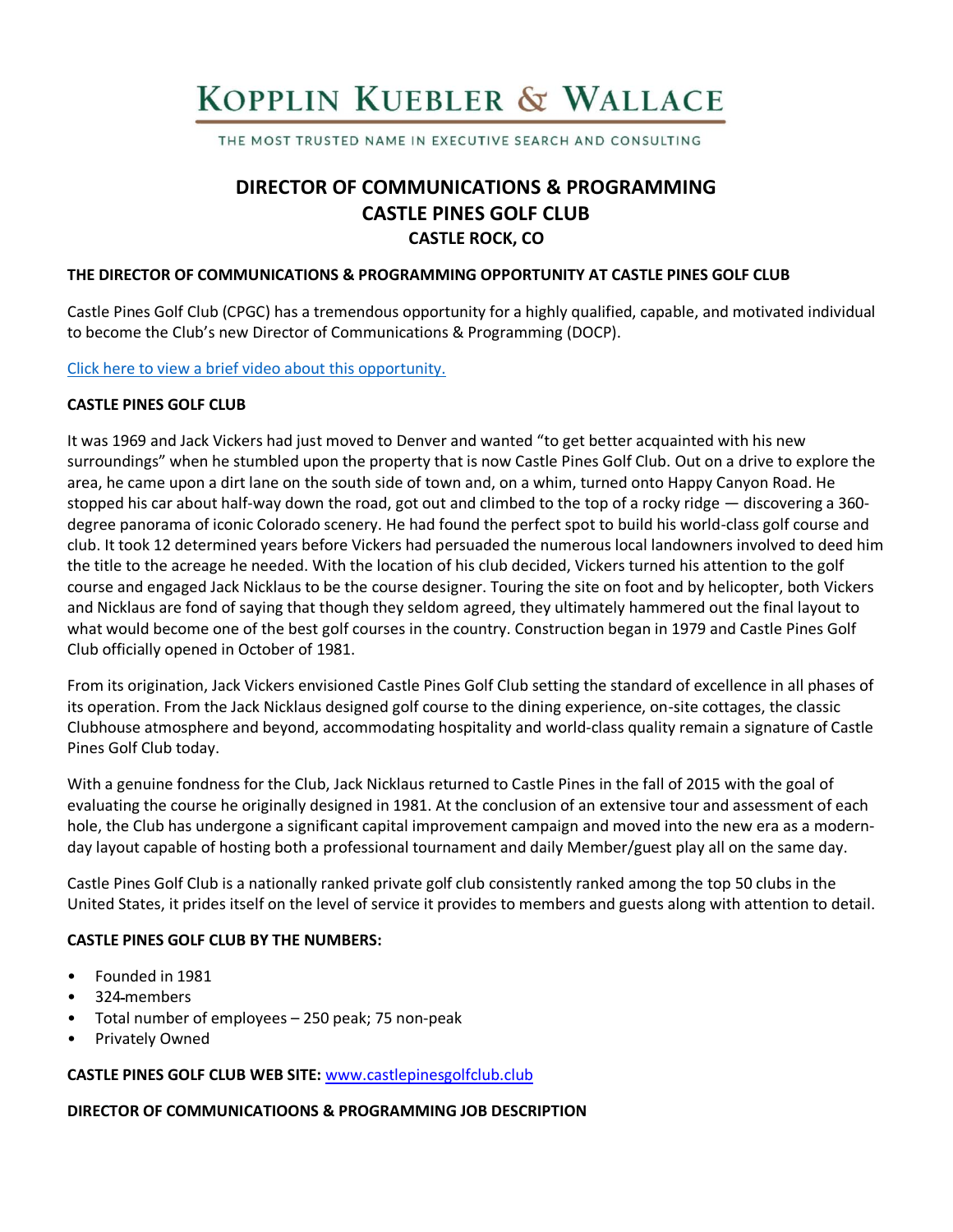The Director of Communications & Programming role reports directly to the Castle Pines Golf Club Assistant General Manager and works collaboratively with him, department heads, and the Chairman & President, General Manager and CFO.

The successful candidate will be outgoing, hospitality oriented, persistent, collaborative, focused, relevant to current trends, and possess a positive 'can do' attitude. Many of the activities that will flow through and be part of the DOCP's role are new and require an exceptionally strong attention to detail, deadline driven, obsessive ownership over details and their brand quality, the ability to manage multiple priorities, and poise for working effectively with a cross-functional team.

The Director of Communications & Programming must have exceptional writing skills and be talented as well as visually creative to assist the Club in the direction of its marketing and communications initiative. The DOCP will work with Club Leadership and department heads to create and manage all marketing or PR materials. This role requires a creative mind while being an organized, time-efficient and team oriented individual.

# **KEY PRIORITIES OF THE DIRECTOR OF COMMUNICATIOONS & PROGRAMMING**

'Hitting the ground running' is a key expectation of the new DOCP, but equally important are the following key points of initial focus and concern:

- Provide strategic direction and oversight of all Club wide communications including internal and external communication, media outreach, digital media, content development, graphics design and print production.
- Develop and implement a comprehensive communications plan within strict deadlines that expands the Club's employment brand, Club events, and overall communication.
- Advise and provide direction to Club leadership on communications best practices and brainstorm creative solutions to address internal and external communications challenges.
- Ensure message alignment across all communications channels and platforms with excellent attention to details.
- Assist in the writing, design, and production of traditional media formats, including hard copy newsletters, pamphlets, etc.
- Plan, organize, market, and assist, with execution of the Club's major programs (Summer Jam Concert, Mid-Winter Meeting, Dog Days of Summer Event).
- Prepare and manage all external written communication and some internal written communication.
- Oversee the Club website and mobile app and its content.
- Prepare weekly or bi-weekly email blasts to the membership.
- Responsible for creating and updating any membership related marketing and promotional material both print and electronic.
- Responsible for management of Club logos and how they are used.
- Work with Club Leadership on brand management and enhancing the Club brand power in the future.
- Write and manage all press releases and serve as the Club's liaison to the media when needed.
- Design and update any and all dining menus.
- Design all Club Party or special event invitations and Club schedule.
- Collaborate on all Club tournament packets and information boards.
- Assist Membership Liaison with any mailed letters or notices to the membership.
- Coordinate photography of all Club events.
- Manage Club photo and history archives, and create a photo library.
- Create an annual Club yearbook.
- Manage all work outsourced to a graphic design firm.
- Assist Club Leadership and department heads with any and all visual material.

## **CANDIDATE QUALIFICATIONS**

- 3-5 years marketing or related professional experience
- Efficient in all Microsoft Office programs (Word, Excel, PowerPoint) as well as online and website platforms
- Adobe creative suite, Expert Proficiency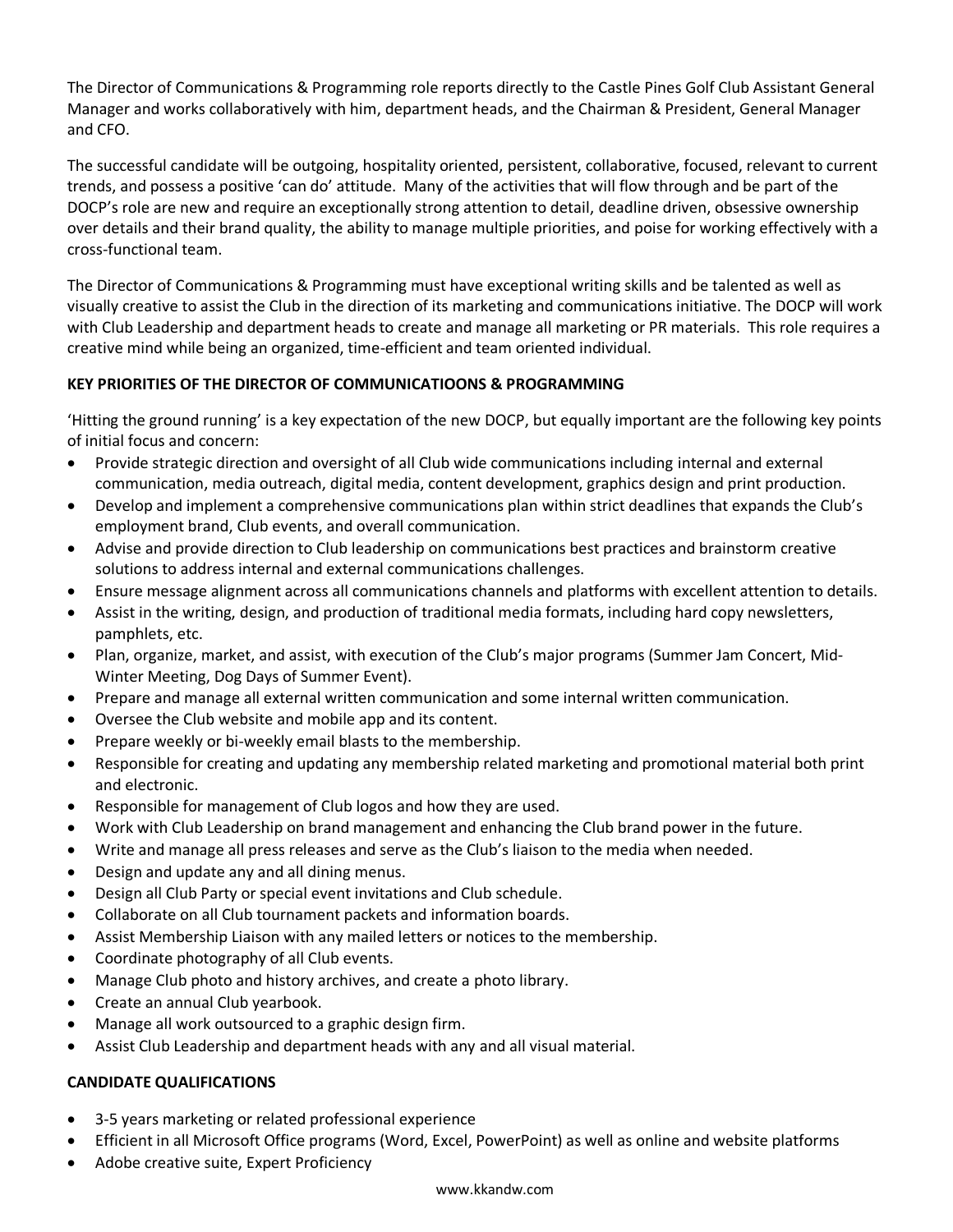- Exceptional writer in all forms of communication, verbal and written, English
- Creative mind in creating brochures and digital media
- Knowledgeable in HTML coding
- Strong interpersonal and communication skills, including verbal and written
- Excellent organizational skills and deadline focused
- Driven to succeed in a customer service-related environment
- Operates with a sense of urgency and strives to produce the best possible product
- Obsessive attention to detail

#### **EDUCATIONAL AND CERTIFICATION QUALIFICATIONS**

Preferably, a bachelor's degree or college diploma in communications or marketing, with a commitment or historical involvement in on-going professional development certification programs.

#### **CASTLE PINES GOLF CLUB COVID REQUIREMENTS**

The Club currently does not require staff to be fully vaccinated as a provision of employment.

#### **SALARY AND BENEFITS**

Salary is open and commensurate with qualifications and experience, and CPGC offers a comprehensive benefits package. Per CO law we will need to include the salary range for this position.

#### **INSTRUCTIONS ON HOW TO APPLY**

Please upload your resume and cover letter (in that order) using the link below. You should have your documents prepared to be attached when prompted for them during the online application process.

#### *Preparing a thoughtful cover letter of interest and alignment with the above noted expectations and requirements is necessary.*

**Your letter should be addressed to Drew Schneider, Assistant General Manager,** and clearly articulate why you want to be considered for this position at this stage of your career and why CPGC and the Castle Rock area will be beneficial to both you and the Club if selected.

**Expressions of interest in this matter should be conveyed to our Firm no later than April 29th 2022. Interviews will likely occur in Early to Mid-May with the successful candidate likely in place in late May 2022.**

### **PLEASE NOTE THE IMPORTANCE OF THE FOLLOWING PRESENTATION OF YOUR PERSONAL INTEREST AND QUALIFICATIONS. YOU MUST SUBMIT IN THE NOTED MANNER!**

IMPORTANT: Save your resume and letter in the following manner:

"**Last Name, First Name Resume**" &

#### "**Last Name, First Name Cover Letter Castle Pines Golf Club**"

(These documents should be in Word or PDF format)

Note: Once you complete the application process for this search, you are not able to go back in and add additional documents.

[Click here](https://kopplinandkuebler.secure.force.com/careers/ts2__Register?jobId=a0x6T000009y9EbQAI&tSource=) to upload your resume and cover letter.

If you have any questions, please email Holly Weiss: holly@kkandw.com

#### **Lead Search Executives:**

Annette Whittley Consulting & Search Executive